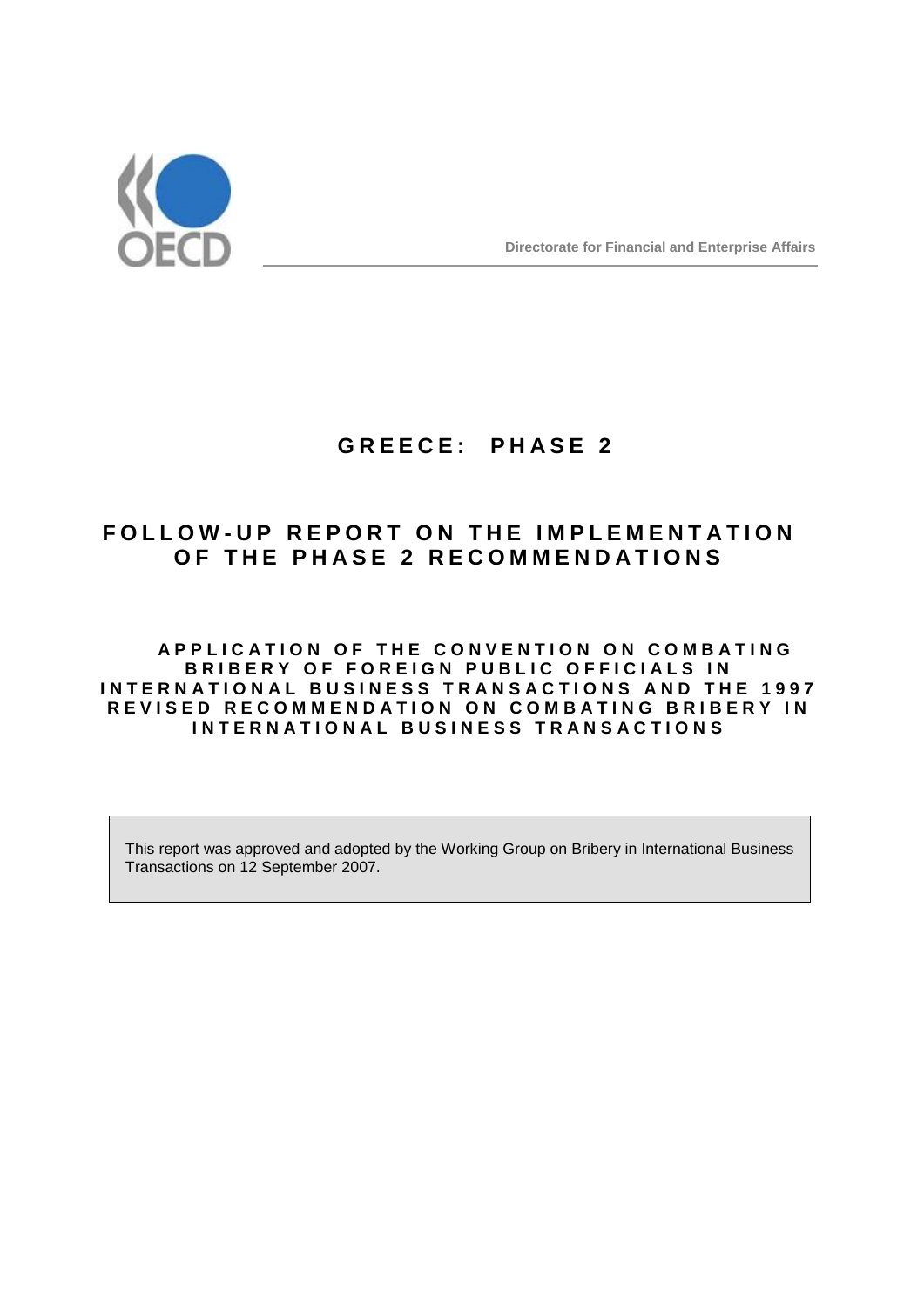# **TABLE OF CONTENTS**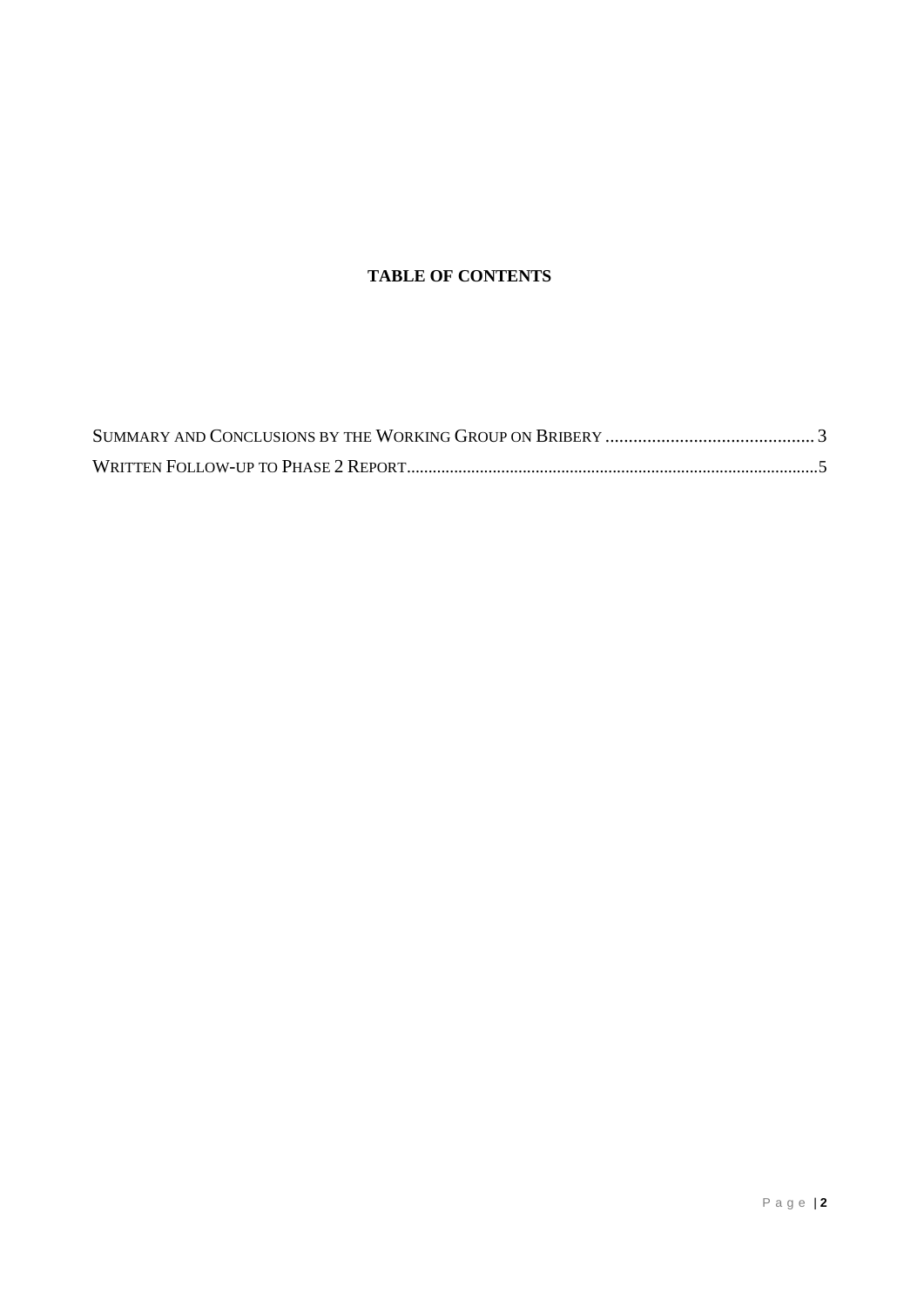# **SUMMARY AND CONCLUSIONS BY THE WORKING GROUP ON BRIBERY**

# **a) Summary of findings**

1. Since Phase 2, Greece has introduced an express denial of tax deductibility of bribes. Greece has also taken numerous initiatives to raise the level of awareness of the foreign bribery offences and of the OECD Convention either through public measures or private activities.

2. In particular, the Export Credit Insurance Organisation includes the foreign bribery offence in its presentations as a matter of course. The market authorities, including the Hellenic Capital Markets Commission and the Athens Exchange, have undertaken initiatives on corruption, including foreign bribery. Awareness initiatives have also been undertaken within the Ministries of Finance and Economy, Justice, and the Interior, Public Administration and Decentralisation, and among tax officials. The Hellenic Banks Association in conjunction with all major commercial banks have organised meetings and seminars on the detection of corrupt practices, including money laundering and foreign bribery. However, the Working Group notes that no concrete action has been undertaken by the Hellenic Aid to further raise awareness of the Convention and the foreign bribery offence for its staff.

3. The Public Prosecutor"s Office at the Athens Court of First Instance has dedicated specialised personnel on corruption issues, thus facilitating their effective prosecution. Since 2004 the National School of Judicature includes in its curriculum for new recruits a course on financial crime and money laundering, which also covers questions of foreign bribery. From this coming year onwards, a new course is added on corruption of public officials, including foreign officials with particular reference to the Convention. The Athens Bar Association regularly conducts seminars on corruption and financial crime issues.

4. Training and awareness raising initiatives have been also taken within the Hellenic Police. However, no circulars or directives have been established for co-ordination, sharing information and resolving conflicts of competence between the Internal Affairs Division of the Hellenic Police and the YPEE.

5. With regard to the protection of whistleblowers, article 12 of Law 3560/2007 has extended the whistleblower protection provided for informants in cases of organised crime to all persons reporting and cooperating in the prosecution of a bribery offence, including the foreign bribery offence. No guidance has been issued to foreign representations and embassy personnel concerning the reporting of foreign bribery allegations to the competent authorities in Greece.

6. With regard to the accounting sector, the Accounting and Auditing Oversight Board (ELTE), the competent body for the oversight of the accounting and auditing profession, has issued a Circular addressed to all auditing firms and the Institute of Certified Public Accountants of Greece drawing their attention to the fact that it is their responsibility under the Greek and International Auditing Standards to perform their duties in such a manner so that any violations of the Convention, as reflected in Law 2656/1998, be detected and reported to the appropriate authorities. ELTE has since included information on the Convention and the application of Greek Accounting Standard 2250: "Evaluation during audit" in their regular seminars.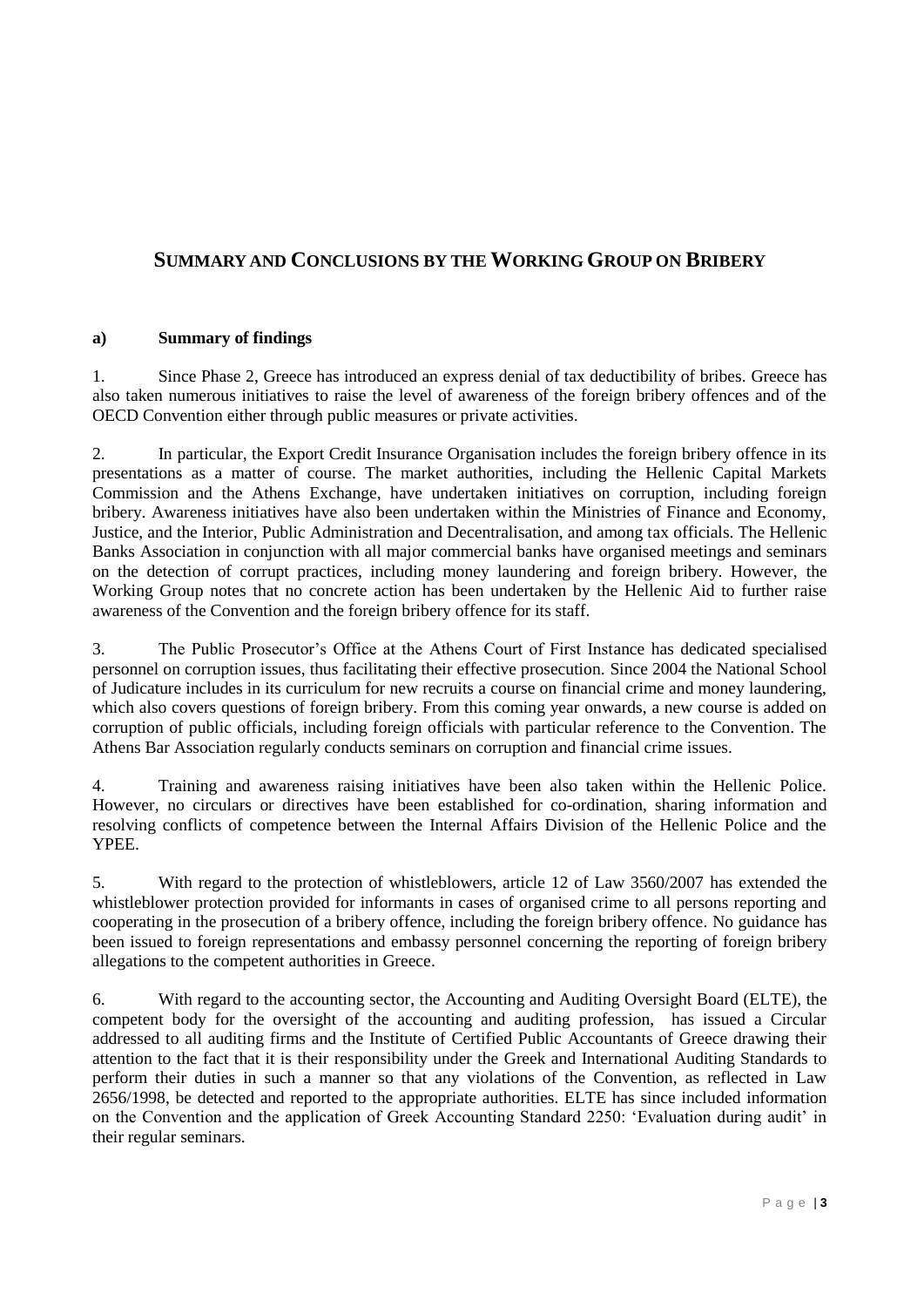7. The Ministry of Justice has adopted a series of measures for the acceleration of justice, both by means of streamlining the procedure and recruiting new personnel, as a result of which the time required for a case to run its course has been reduced. The remaining backlog of cases is currently dealt with in accelerated procedures whereas new cases are scheduled for hearing within a few months, as opposed to often more than a year in the past.

8. Article 9 of Law 3560/2007, ratifying the Council of Europe Criminal Law Convention on Corruption has repealed the requirement of a complaint from the government of the country in which the crime was committed before asserting nationality jurisdiction for foreign bribery offences.

9. The Working Group note that Greece has not yet amended its legislation to exclude the application of Article 30(2) of the Code of Penal Procedure (which exempts "political offences" and "offences through which the international relations of the state may be disturbed" from prosecution) from foreign bribery cases. In this regard, Greece indicates that an amendment to exclude the application of article 30(2) of the CPC to foreign bribery offences has been recently proposed by the Greek Government.

10. Furthermore, since the evaluation of Greece under Phase 2, no guidance, circulars or any other initiatives have been established for the purpose of clarifying the threshold for imposing liability and the categories of persons whose acts may trigger the liability of a legal person. Similarly, Greece has not established guidelines, circulars nor has it undertaken any other initiative for the purpose of clarifying how the value of "benefit" is determined under Law 2656/1998 on liability of legal person.

11. Finally, as there has been no practice or case law, none of the issues identified for follow-up have been resolved. Thus, the WGB asks Greece to provide updates on all of these issues in one year.

# **b) Conclusions**

12. Based on the findings of the Working Group with respect to Greece"s implementation of the Phase 2 Recommendations, the Working Group reached the overall conclusion that Recommendations 1(a), 1(c), 2, 3, 4, 5(b) and 6(a) have been implemented satisfactorily or dealt with in a satisfactory manner. Recommendations 1(b), 1(d), 5(a) and 6(c) have been partially implemented. Recommendations 1(e), 6(b), 6(d) and 7 have not been implemented.

13. The Working Group on bribery invites the Greek authorities to report orally on the implementation of Recommendations 1(b), 1(d), 1(e), 5(a), 6(b), 6(c), 6(d) and 7 within one year, i.e. by 19 June 2008. The Working Group will also continue to monitor the follow-up issues that have been identified in the Report.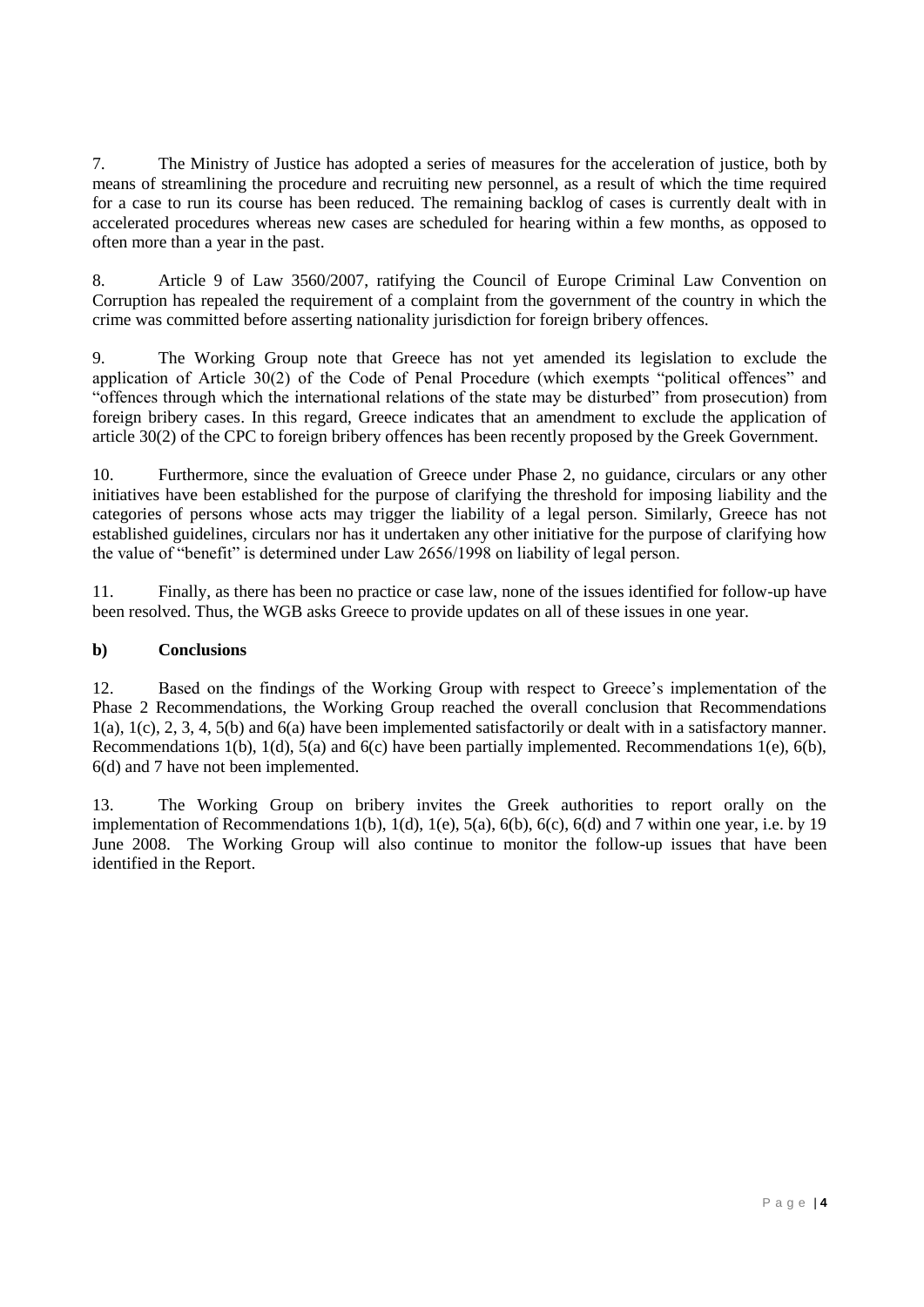# **WRITTEN FOLLOW-UP TO PHASE 2 REPORT**

**Name of country: Greece**

**Date of approval of Phase 2 Report: 26 April 2005**

**Date of information: 31 May 2007**

# **Part I. Recommendations for Action**

#### **Text of recommendation:**

1. With respect to raising awareness of the Convention, the Revised Recommendation and Law 2656/1998, the Working Group recommends that:

(a) Greece take measures to further raise the level of awareness of the foreign bribery offence among officials in government agencies that could play a role in detecting and reporting it, and undertake effective public awareness activities for the purpose of educating and advising the private sector on the offence (Revised Recommendation I);

# **Actions taken as of the date of the follow-up report to implement this recommendation:**

Corruption issues are at the forefront of the political and legal debate in Greece today. A major new statute, promulgated in implementation of the Council of Europe Criminal Law Convention on Corruption has streamlined the corruption provisions, creating the new offence of corruption in the private sector. In the built-up to the promulgation of Law 3560/2007 there was an extensive public debate on all aspects of corruption, including the foreign bribery offence, which has thus received unprecedented press coverage. As a result, chambers of commerce, accountants and auditors associations, the bar associations and private corporations have all acquired increased awareness of the offence as well as procedures for better prevention and detection. There has been a sharp increase in the demand for private-sector seminars on corruption and foreign bribery.

Extensive debate and press coverage was also devoted to the promulgation of the new Civil Service Code, with special emphasis on detecting and reporting corruption. The new Organisation of the Ministry of Foreign Affairs has also upgraded foreign trade and development aid offices, with particular emphasis on the prevention and handling of foreign bribery. The Export Credit Insurance Organisation includes the foreign bribery offence in its presentations as a mater of course. The market authorities, including the Hellenic Capital Markets Commission and the Athens Exchange, have undertaken initiatives on corruption, including foreign bribery. The Hellenic Banks Association in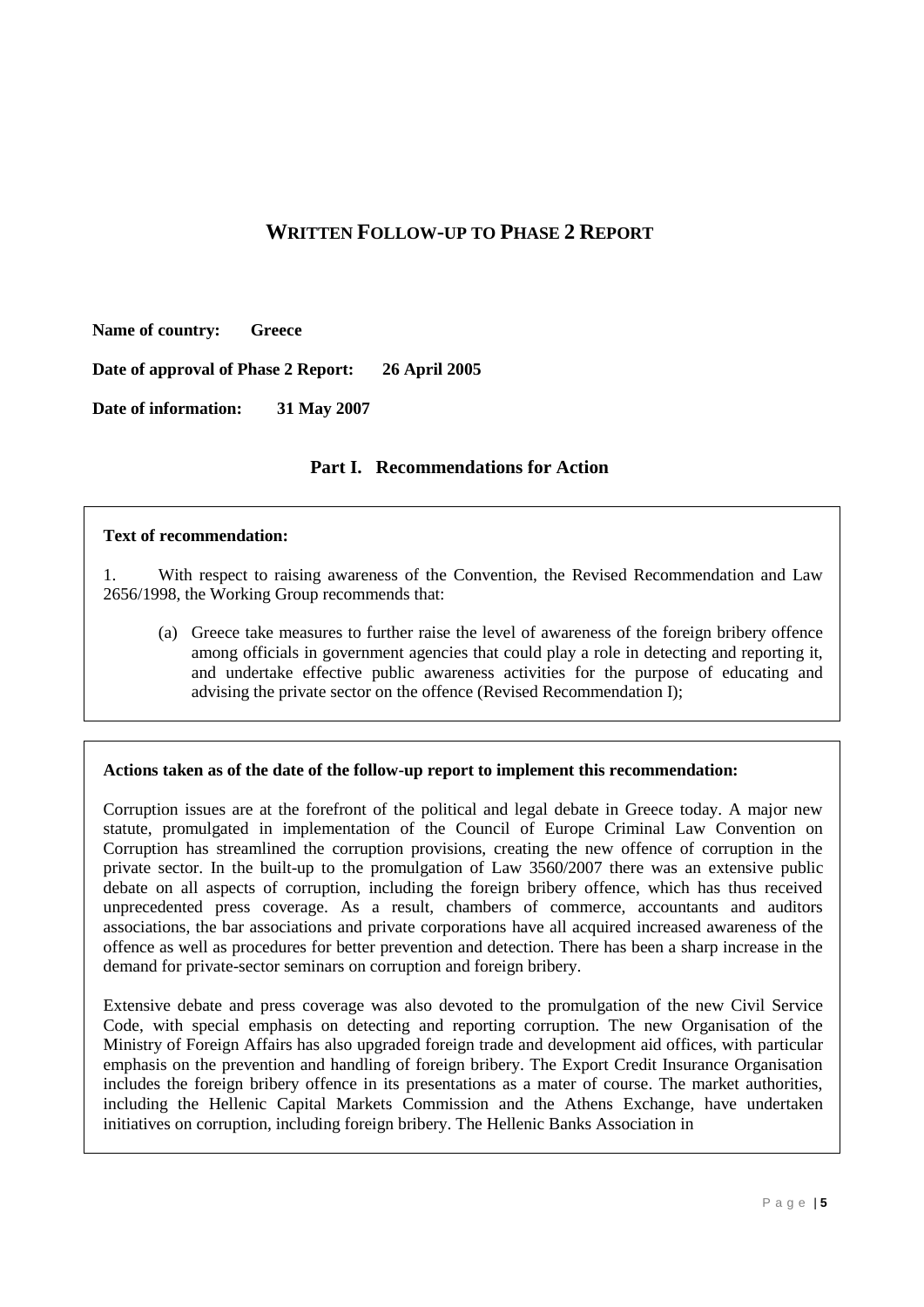conjunction with all major commercial banks is also organising with increased frequency meetings and seminars on the detection of corrupt practices, including money laundering and foreign bribery.

In this context, the Public Prosecutor's Office at the Athens Court of First Instance, which effectively covers the financial centre of the country, has dedicated specialised personnel on corruption issues, thus facilitating their effective prosecution. The Hellenic Police Academy has added specialised courses on the detection of foreign bribery offence as part of the formation and training of personnel transferred to financial crimes units and as a precondition for promotion to managerial positions.

**If no action has been taken to implement this recommendation, please specify in the space below the measures you intend to take to comply with the recommendation and the timing of such measures or the reasons why no action will be taken:** 

# **Text of recommendation:**

1. With respect to raising awareness of the Convention, the Revised Recommendation and Law 2656/1998, the Working Group recommends that:

(b) Greece further raise awareness of these instruments within the public sector, particularly in the Ministries of Finance and Economy, Justice, and the Interior, Public Administration and Decentralisation, the Hellenic Capital Markets Commission, the Export Credit Insurance Organisation, Hellenic Aid and among tax officials (Revised Recommendation I);

# **Actions taken as of the date of the follow-up report to implement this recommendation:**

The involvement of all Ministries in the evaluation process has already raised awareness of the Convention, which continued and expanded in the intervening period. The text of the Convention and the Revised Recommendation appears in their relevant websites in all cases. Regular training seminars have specifically focused on corruption issues, including the foreign bribery offence, especially in view of the adoption of new comprehensive legislation on corruption matters. Circulars and directives addressed to all relevant authorities have regularly referred to the foreign bribery offence and the Convention.

The Ministry of Finance and Economy (www.mnec.gr) has recently updated the money laundering legislation, incorporating into the Greek legal order Directive 2001/97/EC, Framework Decision 2001/500/JHA and the relevant FATF recommendations; the incorporation of Directive 2005/60/EC is expected within the year. Law 3424/2005 created a National Authority for the combating of moneylaundering, thus upgrading the Greek FIU to a separate independent entity; Law 3472/2006 further elaborated on tax evasion offences considered as predicate offences. It is to be reminded that the foreign bribery offence constitutes a predicate offence for money laundering purposes by virtue of Law 3424/2005 amending the original money-laundering statute, Law 2331/1995. It was perhaps the first time that awareness of the foreign bribery offence was so prominent in the law-drafting process.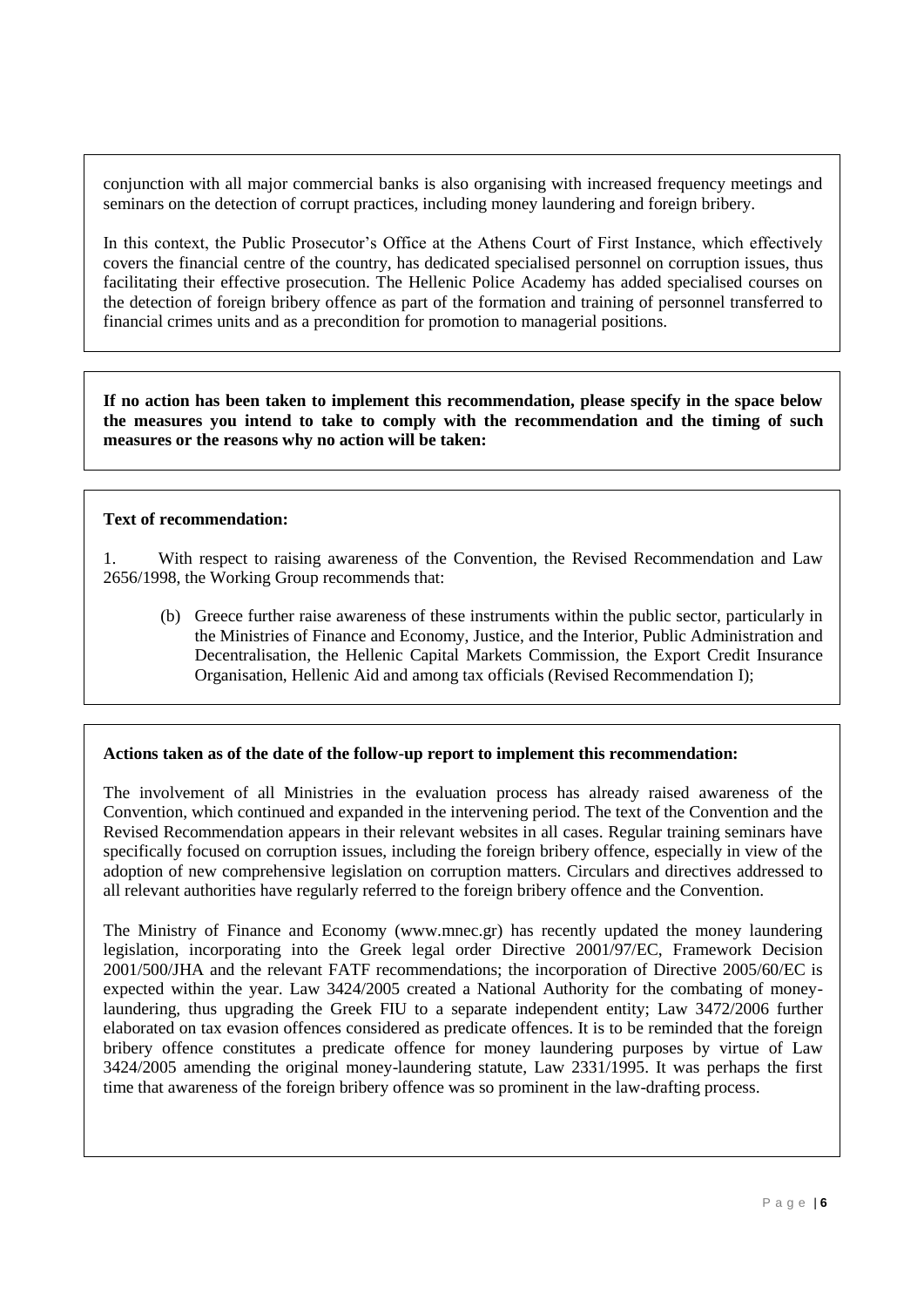The Ministry of Justice [\(www.ministryofjustice.gr\)](http://www.justice.gr/) has just completed the incorporation within the Greek legal order the 1999 Council of Europe Criminal Convention on Corruption and has already prepared a bill on the ratification of the UN Convention on Corruption. Law 3560/2007 also covers the foreign bribery offence and furthermore extends in article 9 the jurisdiction of Greek courts wherever in the world the offence took place, as will be further discussed below.

The Ministry of the Interior, Public Administration and Decentralisation (www.ypes.gr) has just completed its work on the promulgation of a new Civil Service Code. Law 3528/2007 reiterates the obligation of every public servant to report a criminal offence to the authorities under article 37 paragraph 2 of the Code of Criminal Procedure and further specifies in article 107 a full list of disciplinary offences, which also include the use of information obtained in the course of one"s duties for private purposes and other more traditional bribery offences. Regular seminars, circulars, meetings and press events on the contents of the new Civil Service Code have included as a matter of course reference to the foreign bribery offence. The Convention and the foreign bribery offence in general have been particularly brought to the attention of the Public Administration Inspection-Auditing Corps (www.seedd.gr) and the Inspector-General of the Public Administration by means of circulars and a special mention in their website.

The Hellenic Capital Markets Commission (www.hcmc.gr) has posted the Convention and the Revised Recommendation on their website and has included discussion of the Convention in the curriculum of the regular in-house seminars.

The Export Credit Insurance Organisation (www.oaep.gr) has conducted a series of seminars on the foreign bribery offence. Communications sent to interested parties now regularly include reference to the foreign bribery offence.

The Hellenic Aid has been further reinforced by the new Code of Organisation of the Ministry of Foreign Affairs approved by Law 3566/2007. The Department is presently preparing a new set of Guidelines for development cooperation missions, including specific reference to the treatment of the foreign bribery offence.

The foreign bribery offence has become a regular feature in the weekly seminars for tax officials organised by the Ministry of Finance and the local tax authorities. The Convention as well as the OECD Bribery Awareness Handbook for Tax Examiners appear regularly in the curricula of such seminars and circulars. Specific guidelines for the detection of the foreign bribery offence have been issued by virtue of Circular no. 108646/2015/A0012/POL.1131/14-11-2006.

**If no action has been taken to implement this recommendation, please specify in the space below the measures you intend to take to comply with the recommendation and the timing of such measures or the reasons why no action will be taken:**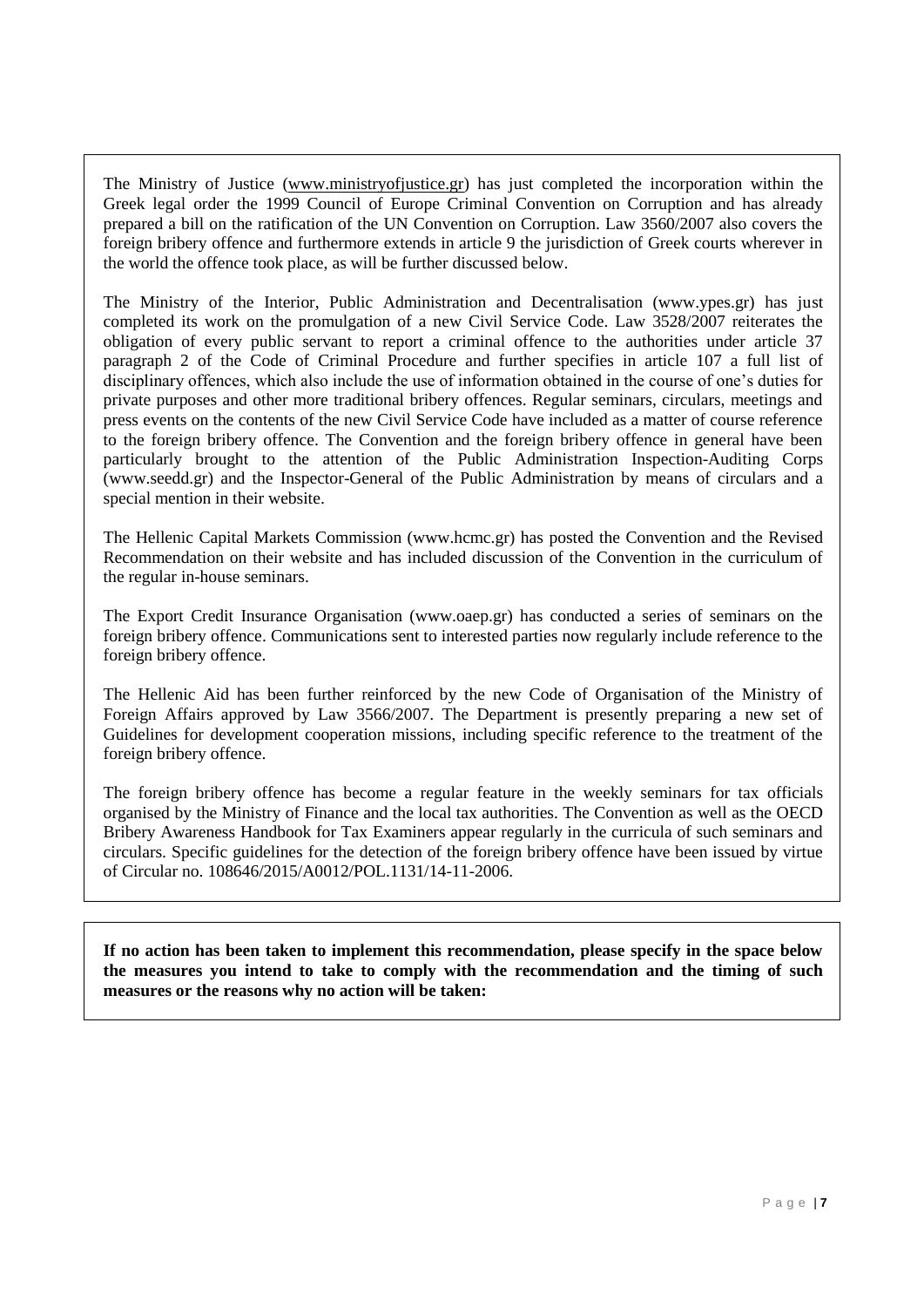#### **Text of recommendation:**

1. With respect to raising awareness of the Convention, the Revised Recommendation and Law 2656/1998, the Working Group recommends that:

(c) Greece work proactively with the accounting, auditing and legal professions to establish training and awareness-raising activities about the foreign bribery offence in order to maximise the opportunities for prevention and deterrence within the business community (Revised Recommendation I);

#### **Actions taken as of the date of the follow-up report to implement this recommendation:**

Already in January 2005, the Accounting and Auditing Oversight Board (ELTE), the competent body for the oversight of the accounting and auditing profession, issued a Circular addressed to all auditing firms and the Institute of Certified Public Accountants of Greece drawing their attention to the fact that it is their responsibility under the Greek and International Auditing Standards to perform their duties in such a manner so that any violations of the Convention, as reflected in Law 2656/1998, be detected and reported to the appropriate authorities. ELTE has since included information on the Convention and the application of Greek Accounting Standard 2250: "Evaluation during audit" in their regular seminars.

The Athens Bar Association regularly conducts seminars on corruption and financial crime issues. Particular emphasis has been paid on the implementation of Law 3424/2005 on money-laundering, which also provides a mechanism through which attorneys are to report suspicious transactions. In the heated discussions for the elaboration and implementation of such a mechanism the foreign bribery offence was repeatedly brought to fore, thus significantly raising awareness of the offence.

**If no action has been taken to implement this recommendation, please specify in the space below the measures you intend to take to comply with the recommendation and the timing of such measures or the reasons why no action will be taken:** 

# **Text of recommendation:**

1. With respect to raising awareness of the Convention, the Revised Recommendation and Law 2656/1998, the Working Group recommends that:

(d) the Export Credit Insurance Organisation, Hellenic Aid and the Hellenic Capital Markets Commission make greater efforts to promote these instruments and the consequences of engaging in bribery to their clients and prospective clients (Revised Recommendation I);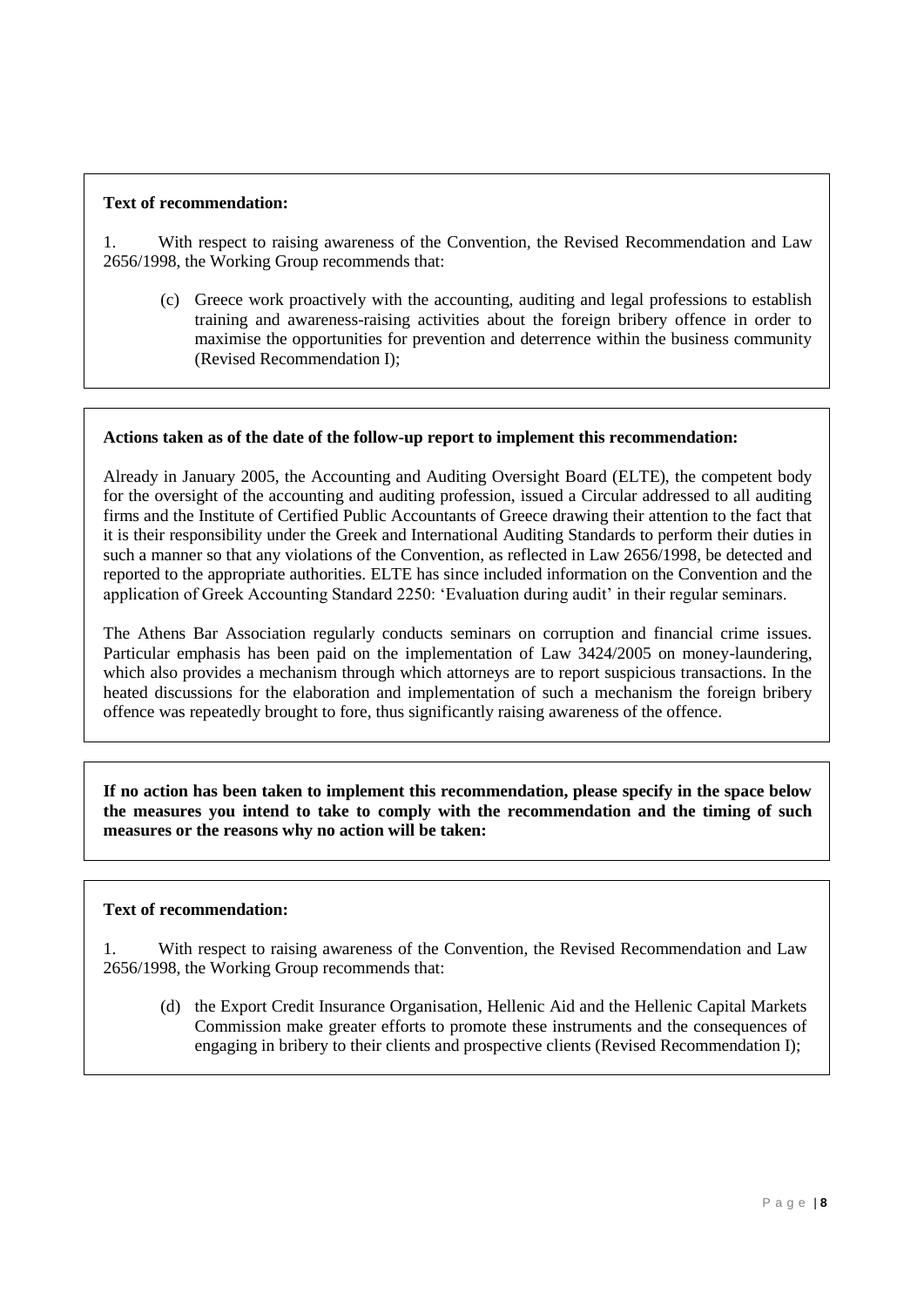The Export Credit Insurance Organisation has put on its website [\(www.ecio.gr/el/organization\)](http://www.ecio.gr/el/organization/index.html) information concerning the combating of bribery in international business, with the full text of the Convention, the Action Statement on Bribery and the OECD Guidelines for multinational corporations available for downloading. In the same webpage there is also information about the relevant modifications that have occurred in the General Terms and Conditions of the Policies as well as about the additional topics in the Application Forms. In the intervening period, the ECIO has continued its regular frequent presentations of its activities in the Chambers of Commerce of major Greek cities. Such presentations typically include a description of the main issues of the Convention and of the measures that ECIO has taken in order to deter bribery in international business.

The Ministry of Foreign Affairs, including Hellenic Aid, has been involved in a major discussion on the new Organisation of the service, which has just been approved by Law 3566/2007. The foreign bribery offence and its repercussions on the conclusion of development aid contracts were expressly included in the discussions. Although it was generally felt that the present system, which typically includes a forfeiture clause for corruption, adequately addresses the needs of the Convention, it was nevertheless decided that the new standard development aid contracts currently under elaboration would include an explicit reference in the Convention.

The Hellenic Capital Markets Commission is currently organising a major conference for judges, public prosecutors and members of the legal profession, which will also include an analysis of the Convention and Revised Recommendations.

**If no action has been taken to implement this recommendation, please specify in the space below the measures you intend to take to comply with the recommendation and the timing of such measures or the reasons why no action will be taken:** 

# **Text of recommendation:**

1. With respect to raising awareness of the Convention, the Revised Recommendation and Law 2656/1998, the Working Group recommends that:

(e) Greece issue guidance to foreign representations and embassy personnel concerning the steps that should be taken where non-frivolous allegations arise that a Greek company or individual has bribed or taken steps to bribe a foreign public official, including the reporting of such allegations to the competent authorities in Greece (Revised Recommendation I).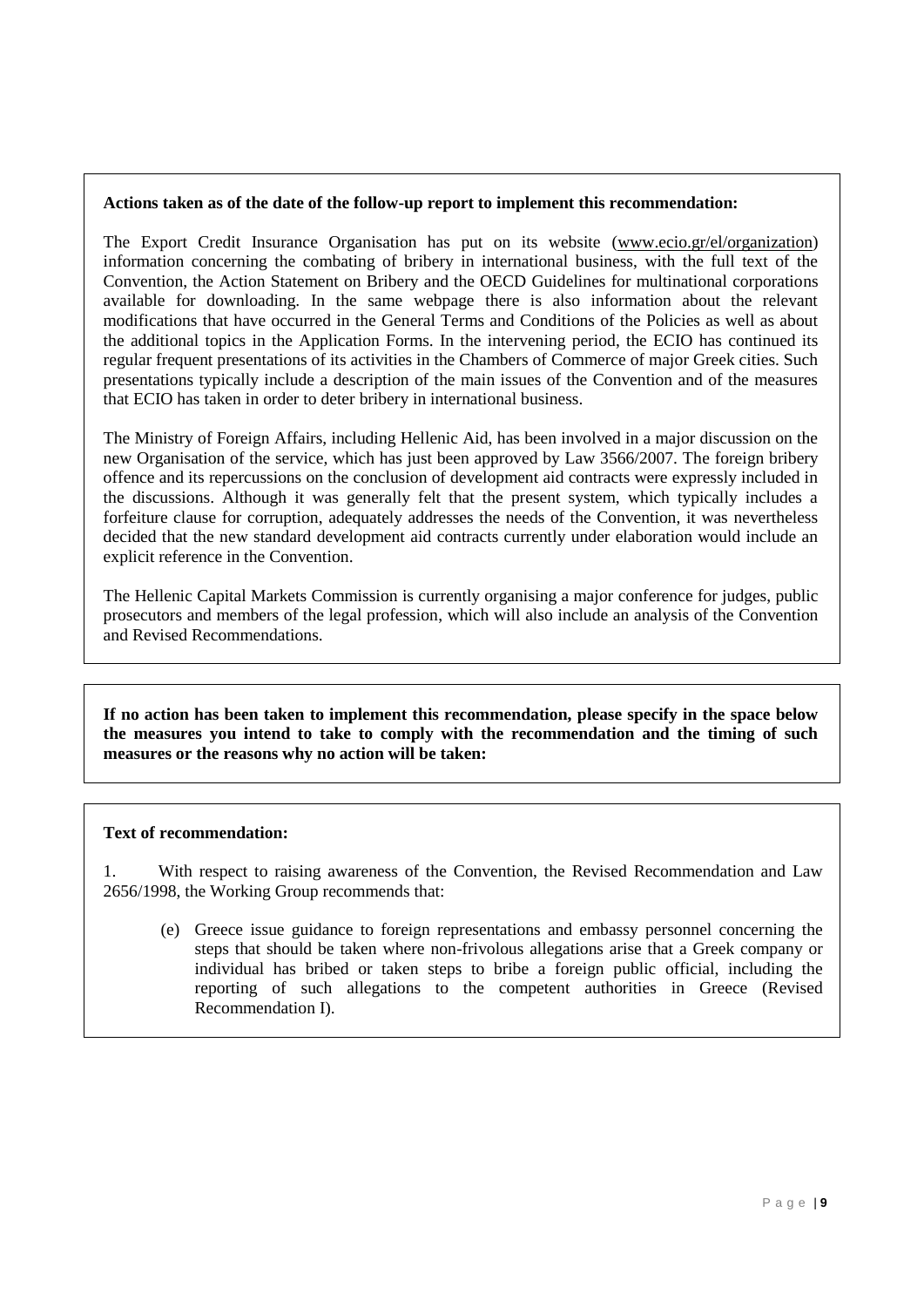Foreign representations and embassy personnel are also subject to the general obligation under article 37 paragraph 2 of the Code of Criminal Procedure and the new Civil Code to report to the competent authorities any suspected criminal offence. Moreover, under the new Organisation of the Ministry of Foreign Affairs the directorate of international financial affairs has been upgraded and transferred under the direct supervision of the Assistant Minister of Foreign Affairs: a full set of instructions as to the treatment of allegations of foreign bribery are currently being elaborated.

**If no action has been taken to implement this recommendation, please specify in the space below the measures you intend to take to comply with the recommendation and the timing of such measures or the reasons why no action will be taken:** 

#### **Text of recommendation:**

2. With respect to measures to disallow the tax deductibility of bribe payments to foreign public officials, the Working Group recommends that Greece consider introducing an express denial of deductibility in order to strengthen the mechanisms available for detecting and deterring the offence (Revised Recommendations IV).

# **Actions taken as of the date of the follow-up report to implement this recommendation:**

Law 3522/2006 has added a new article 31 to the Income Tax Code (Law 2238/1994), which has as follows:

"Payments in cash or in kind are not considered deductible expenses from the company gross income when such payments constitute a criminal offence, even when payable abroad".

The new provision applies for the financial year 2007 onwards. In Circular no. 1027178/10254/B0012/POL.1052/15-3-2007 it is further clarified that the new provision has been adopted in application of the OECD Convention.

**If no action has been taken to implement this recommendation, please specify in the space below the measures you intend to take to comply with the recommendation and the timing of such measures or the reasons why no action will be taken:**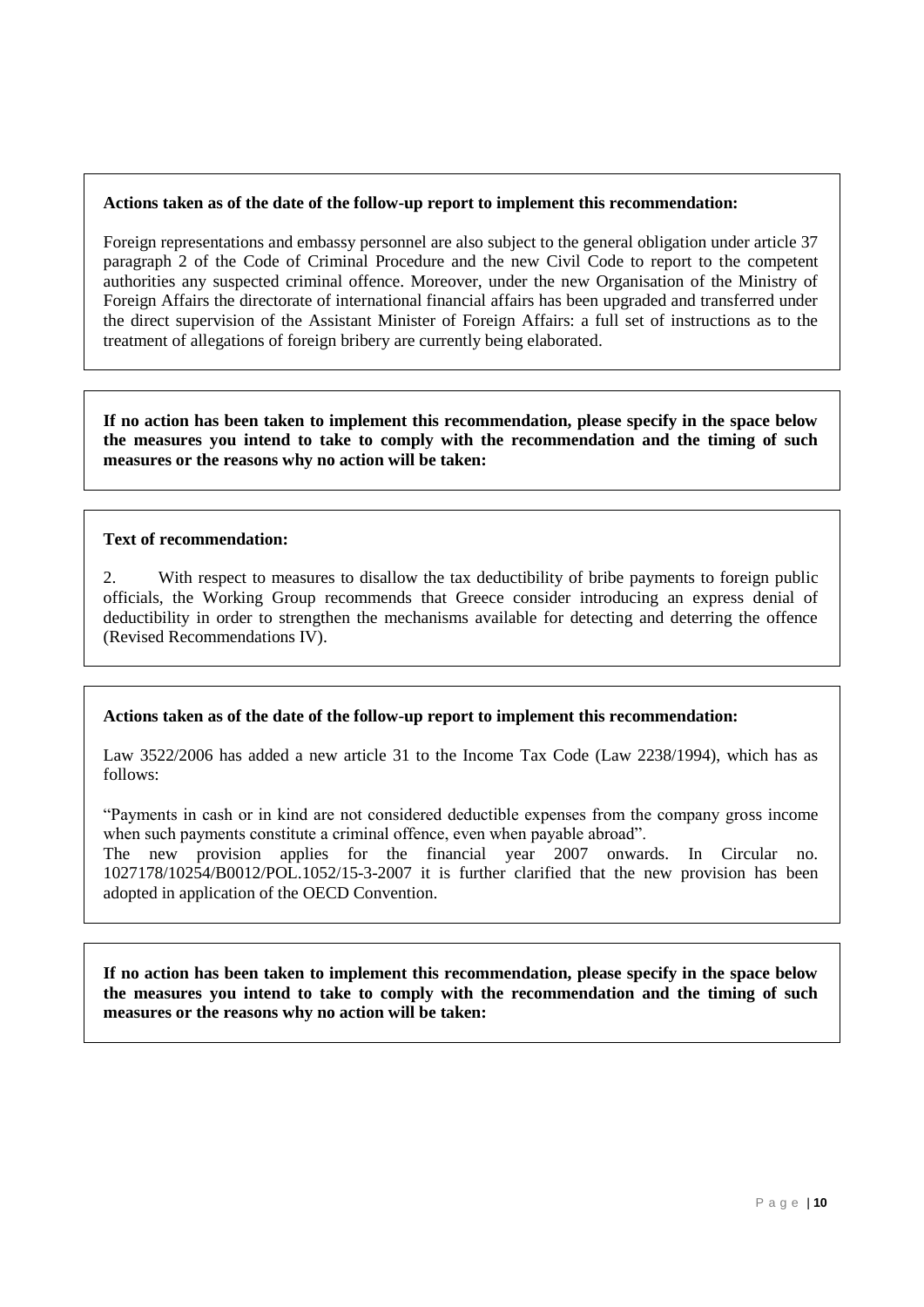#### **Text of recommendation:**

3. With respect to prevention and detection of foreign bribery through accounting and auditing, the Working Group recommends that Greece devise guidelines on reporting foreign bribery and false accounting for accountants and auditors, and require external auditors to report indications of bribery to corporate monitoring bodies (such as the Hellenic Capital Markets Commission) as appropriate (Revised Recommendations V.B.iii and V.B.iv).

#### **Actions taken as of the date of the follow-up report to implement this recommendation:**

The Hellenic Capital Markets Commission in consultation with the Athens Stock Exchange is currently working on a circular in order to increase the awareness of the foreign bribery offence and the relevant reporting requirements for listed companies who conduct business abroad.

As already indicated above, the Accounting and Auditing Oversight Board (ELTE), the competent body for the oversight of the accounting and auditing profession, has already issued a Circular addressed to all auditing firms and the Institute of Certified Public Accountants of Greece drawing their attention to the fact that it is their responsibility under the Greek and International Auditing Standards to perform their duties in such a manner so that any violations of the Convention, as reflected in Law 2656/1998, be detected and reported to the appropriate authorities. ELTE has since included information on the Convention and the application of Greek Accounting Standard 2250: 'Evaluation during audit' in their regular seminars. It is to be noted that GAS 2250 provides for a step-by-step procedure of reporting any irregularity to the competent organs of the corporation and eventually to the competent authorities. In general, the auditor is obliged to plan his work adequately so that the likelihood of not detecting illegal acts, such as foreign bribery, is minimised. Furthermore, the auditor is obliged to report any and all illegal acts to the competent supervisory authorities. Obviously, an auditor is obliged to qualify his report, disclaim an opinion or give an adverse opinion, depending on the circumstances, in case a foreign bribery act is identified or the management of the audited company acts in such a way that the auditor is prevented for identifying such acts.

**If no action has been taken to implement this recommendation, please specify in the space below the measures you intend to take to comply with the recommendation and the timing of such measures or the reasons why no action will be taken:** 

#### **Text of recommendation:**

4. Concerning other measures to prevent and detect foreign bribery, the Working Group recommends that Greece undertake initiatives to (i) remind employees of their legal obligation to report crimes, and (ii) consider introducing specific measures to further protect employees who report suspicious facts involving bribery in order to encourage them to report such facts without fear of retribution (Convention, Article 5; Revised Recommendation I).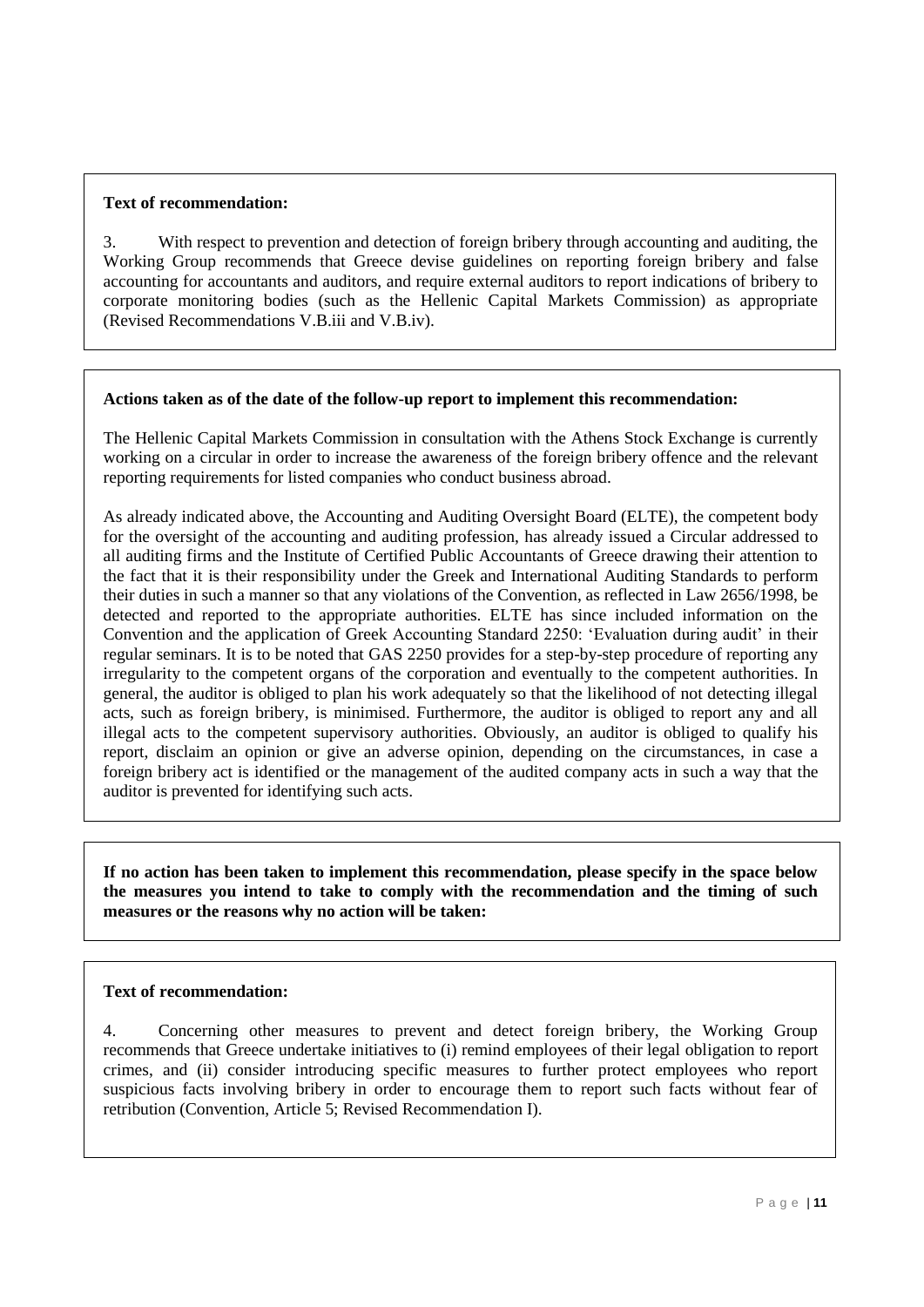Under Greek law, there is a general obligation to report a crime to the competent authorities (article 40 of the Code of Criminal Procedure). This obligation has been reiterated in article 12 of Law 3560/2007. Moreover, the same article 12 further extends the whistleblower protection provided for informants in cases of organised crime to all persons reporting and cooperating in the prosecution of a bribery offence, including the foreign bribery offence.

**If no action has been taken to implement this recommendation, please specify in the space below the measures you intend to take to comply with the recommendation and the timing of such measures or the reasons why no action will be taken:** 

#### **Text of recommendation:**

- 5. With respect to investigation of foreign bribery, the Working Group recommends that Greece:
	- (a) establish procedures for co-ordination, sharing information and resolving conflicts of competence between the Internal Affairs Division of the Hellenic Police and the Special Investigations Service, and consider assigning the competence for investigating domestic and foreign bribery to a single law enforcement agency, and provide further training on the practical aspects of foreign bribery investigations to members of the relevant law enforcement agencies (Revised Recommendation I);

# **Actions taken as of the date of the follow-up report to implement this recommendation:**

The Internal Affairs Division of the Hellenic Police is primarily responsible for domestic corruption cases within the Police force and the public service in general. However, overall competence for all financial crimes remains with the Special Investigations Service, since they are the ones operating in the market and thus liable to encounter corruption, both foreign and domestic; indeed, their spear-point position has been further enhanced with the criminalisation of private corruption under Law 3560/2007.

The Special Investigations Service continues to organise weekly seminars on corruption issues, several of them dedicated to the detection of the foreign bribery offence. The Police Academy also conducts regular seminars on the matter as part of the formation and training of personnel transferred to financial crimes units and as a precondition for promotion to managerial positions, often inviting members of the Special Investigations Service to lecture on their experience. Special courses on financial crime, including the foreign bribery offence, are also included in the regular curriculum of the Police Academy at officer-entry level.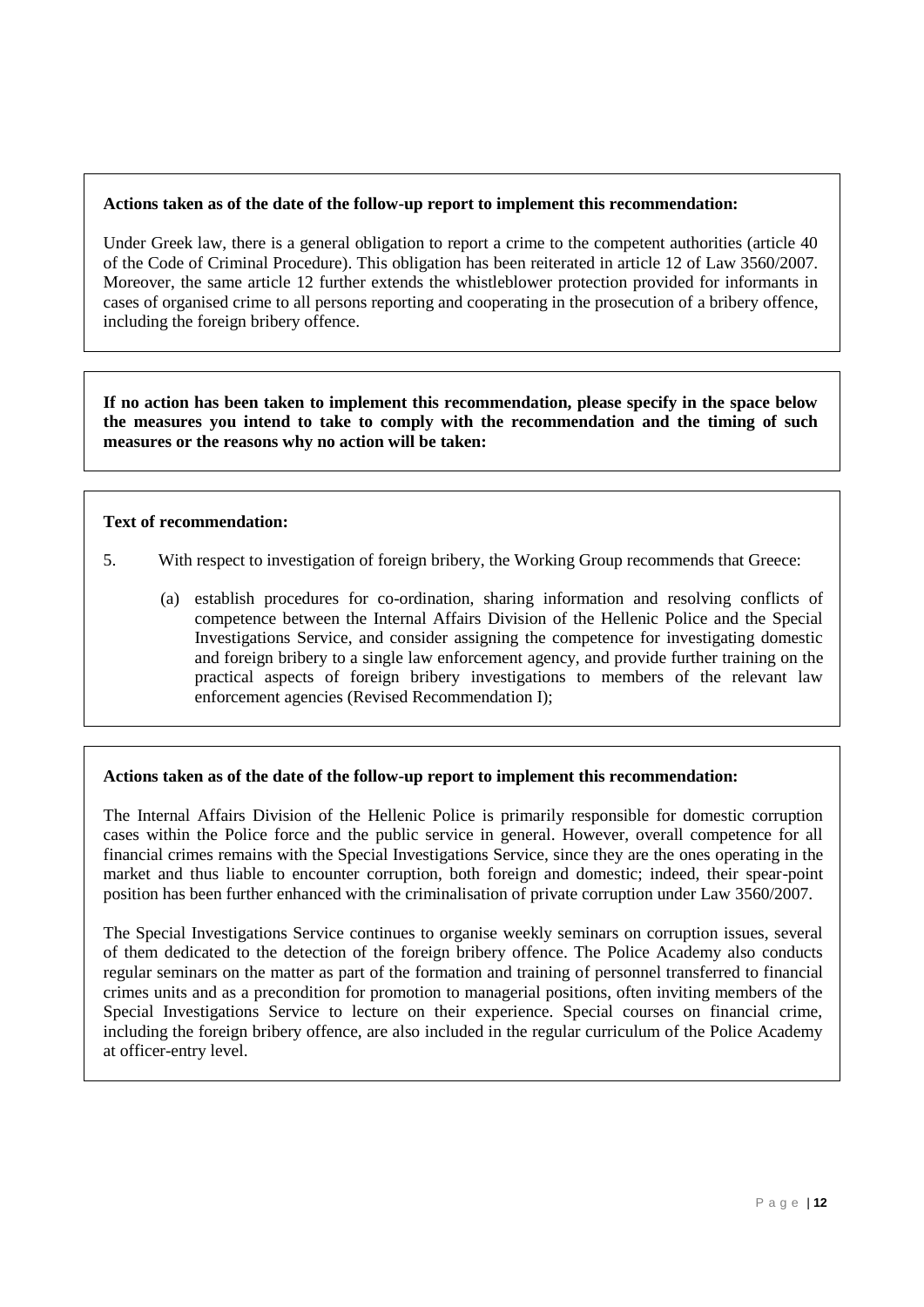**If no action has been taken to implement this recommendation, please specify in the space below the measures you intend to take to comply with the recommendation and the timing of such measures or the reasons why no action will be taken:** 

# **Text of recommendation:**

- 5. With respect to investigation of foreign bribery, the Working Group recommends that Greece:
	- (b) ensure that the National School of Judicature continue its training programmes on foreign bribery for prosecutors and judges, including new recruits (Revised Recommendation I).

#### **Actions taken as of the date of the follow-up report to implement this recommendation:**

Already since 2004 the National School of Judicature includes in its curriculum for new recruits a course on financial crime and money laundering, which also covers questions of foreign bribery. From this coming year onwards, a new course is added on corruption of public officials, including foreign officials with particular reference to the Convention.

Moreover, the foreign bribery offence is covered in two seminars, on "Bribery of foreign public officials" and "Transparency and corruption, with special emphasis on money laundering", which are regularly taught in the training sessions for serving judges and public prosecutors.

**If no action has been taken to implement this recommendation, please specify in the space below the measures you intend to take to comply with the recommendation and the timing of such measures or the reasons why no action will be taken:** 

#### **Text of recommendation:**

- 6. With respect to the prosecution of foreign bribery, the Working Group recommends that Greece:
	- (a) eliminate the requirement of a complaint from the government of the country in which the crime was committed before asserting nationality jurisdiction to prosecute foreign bribery (Convention Article 4(2));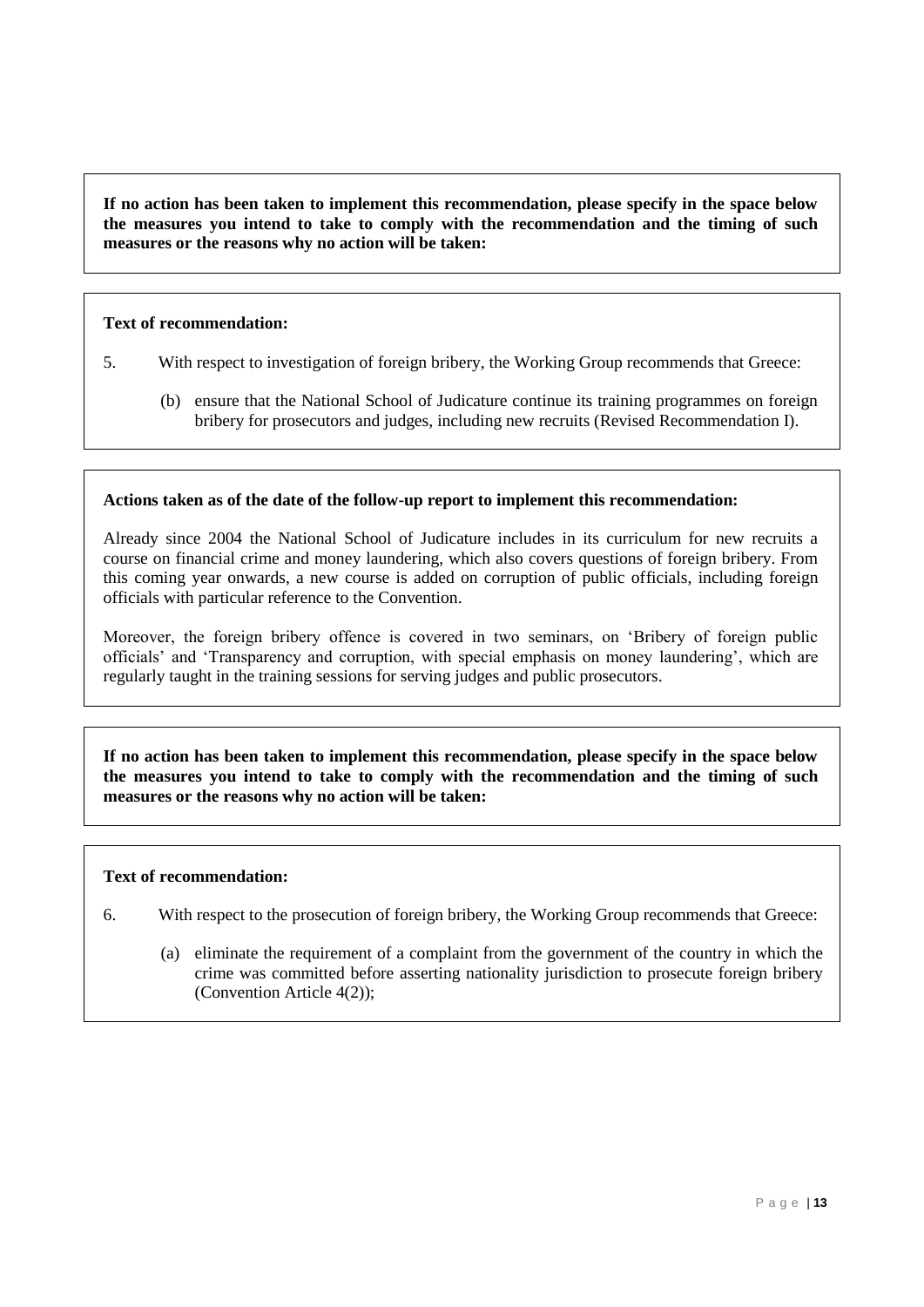Article 9 of Law 3560/2007, ratifying the Council of Europe Criminal Law Convention on Corruption, states:

"The offences stipulated herein are always prosecuted ex officio, wherever in the world they may have taken place".

Moreover, a more streamlined provision on the prosecution of corruption offences is to be included in the revision of the Criminal Code currently under way; however, such revision will certainly take its time with a preliminary deadline set for the end of 2008.

**If no action has been taken to implement this recommendation, please specify in the space below the measures you intend to take to comply with the recommendation and the timing of such measures or the reasons why no action will be taken:** 

# **Text of recommendation:**

- 6. With respect to the prosecution of foreign bribery, the Working Group recommends that Greece:
	- (b) amend its legislation to exclude the application of Article 30(2) of the Code of Penal Procedure (which exempts "political offences" and "offences through which the international relations of the state may be disturbed" from prosecution) from foreign bribery cases (Convention Article 5 and Commentary 27);

# **Actions taken as of the date of the follow-up report to implement this recommendation:**

Although Article 30(2) of the Code of Criminal Procedure is rarely used, the following amendment of the Code of Criminal Procedure has been proposed:

"The offence of passive bribery (article 235 of the Criminal Code), the offence of active bribery (article 236 of the Criminal Code) and the offence of bribery of a judge (article 237 of the Criminal Code) are always prosecuted ex officio, wherever in the world they may have taken place. Article 30(2) of the Code of Criminal Procedure does not apply in a such a case".

It is generally considered more appropriate to include a more streamlined provision on the prosecution of corruption offences in the revision of the Code of Criminal Procedure currently under way; however, such revision will certainly take its time with a preliminary deadline set for the end of 2008.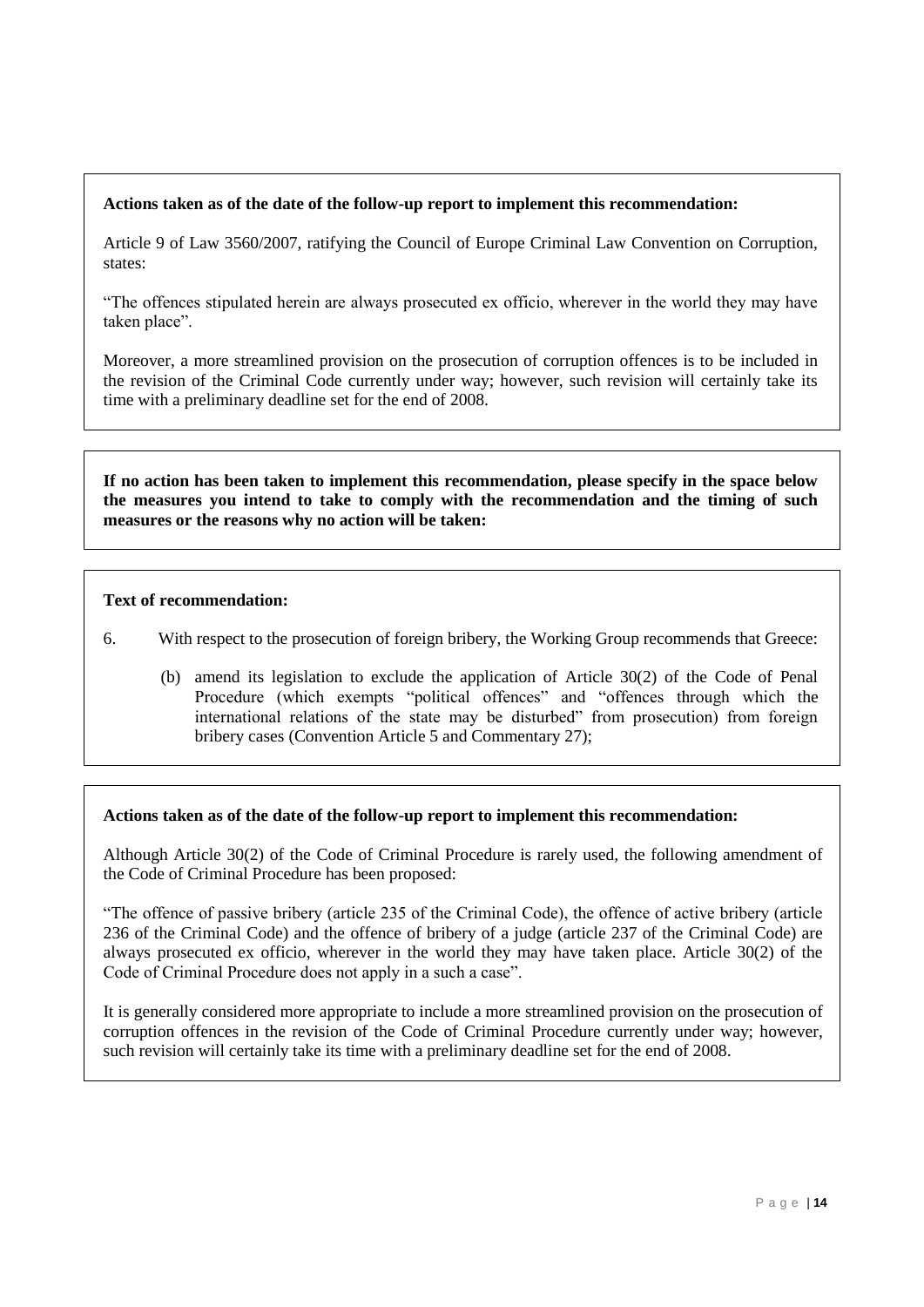**If no action has been taken to implement this recommendation, please specify in the space below the measures you intend to take to comply with the recommendation and the timing of such measures or the reasons why no action will be taken:** 

# **Text of recommendation:**

- 6. With respect to the prosecution of foreign bribery, the Working Group recommends that Greece:
	- (c) ensure delays in proceedings do not result in the expiry of limitation periods in foreign bribery cases (Convention Article 6);

#### **Actions taken as of the date of the follow-up report to implement this recommendation:**

As there has been as yet no foreign bribery case brought before the courts, there has never been any case where the proper prosecution of the foreign bribery offence (or indeed of any other offence) has been prevented from the expiry of limitation periods. In the intervening period the Ministry of Justice has adopted a series of measures for the acceleration of justice, both by means of streamlining the procedure and recruiting new personnel, as a result of which the time required for a case to run its course has been dramatically reduced. The remaining backlog of cases is currently dealt with in accelerated procedures whereas new cases are scheduled for hearing within a few months, as opposed to often more than a year in the past. The issue remains one of top priority for the Ministry of Justice.

**If no action has been taken to implement this recommendation, please specify in the space below the measures you intend to take to comply with the recommendation and the timing of such measures or the reasons why no action will be taken:** 

#### **Text of recommendation:**

- 6. With respect to the prosecution of foreign bribery, the Working Group recommends that Greece:
	- (d) ensure that liability of legal persons for foreign bribery is effective, particularly regarding (i) the threshold for imposing liability, and (ii) the categories of persons whose acts may trigger the liability of a legal person (Convention Article 2).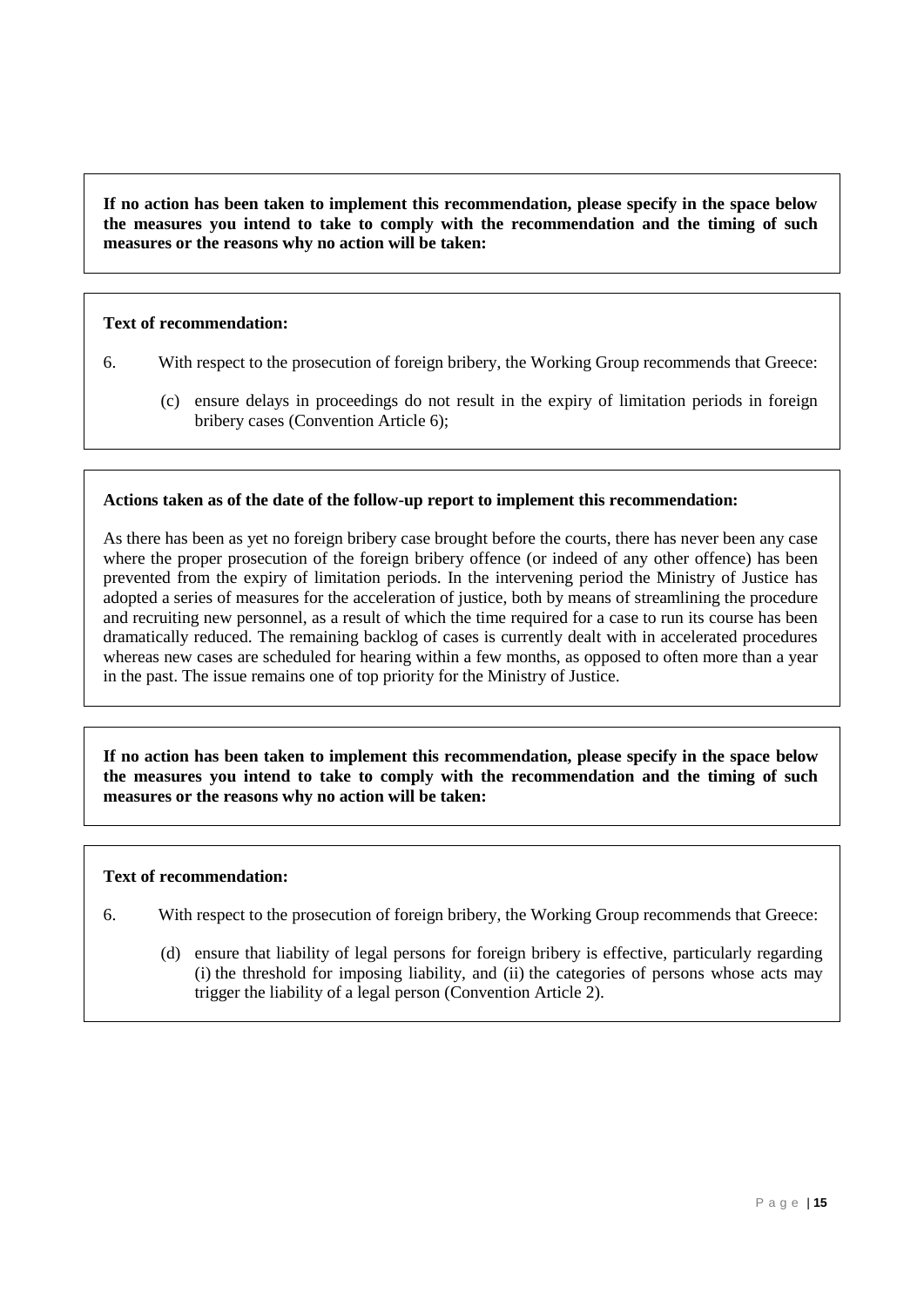Again as there has been as yet no foreign bribery case brought before the courts, the discussion remains somewhat theoretical. As a matter of law, the system for imposing liability on legal persons for foreign bribery remains effective and dissuasive. The Special Investigations Service continues to regularly inspect legal persons and frequently impose significant administrative sanctions upon them; indeed, in a recent case the European Court of Human Rights found such a financial penalty so steep as to amount to expropriation of property! (*Mamidakis v. Greece*, judgment of 11 January 2007, www.echr.coe.int).

It is to be reminded that Greece maintains a system of administrative liability for legal persons. The possibility of introducing a system of criminal liability for legal persons has been raised in the context of the on-going revision of the Criminal Code and the Code of Criminal Procedure but the discussion is still at its early stages.

**If no action has been taken to implement this recommendation, please specify in the space below the measures you intend to take to comply with the recommendation and the timing of such measures or the reasons why no action will be taken:** 

#### **Text of recommendation:**

7. With respect to sanctions for foreign bribery, the Working Group recommends that Greece ensure that the amount of an administrative fine against a legal person does not depend solely on the value of a contract obtained by the briber (Convention Article 3(2)).

# **Actions taken as of the date of the follow-up report to implement this recommendation:**

Again as there has been as yet no foreign bribery case brought before the courts, the discussion remains somewhat theoretical. Suffice it to reiterate that Law 2656/1998 provides for an administrative fine of up to three times the value of the benefit legal persons liable for foreign bribery have accrued. The same provision is also to be found in article 10 of Law 3560/2007 on the ratification and implementation of the CoE Criminal Convention on Corruption. Although there is no statutory definition of what such "benefit" means, the practice and relevant case-law in fraud cases indicates that the meaning of "benefit" is so construed as to encompass all possible advantage to the offender, including tax benefits.

**If no action has been taken to implement this recommendation, please specify in the space below the measures you intend to take to comply with the recommendation and the timing of such measures or the reasons why no action will be taken:**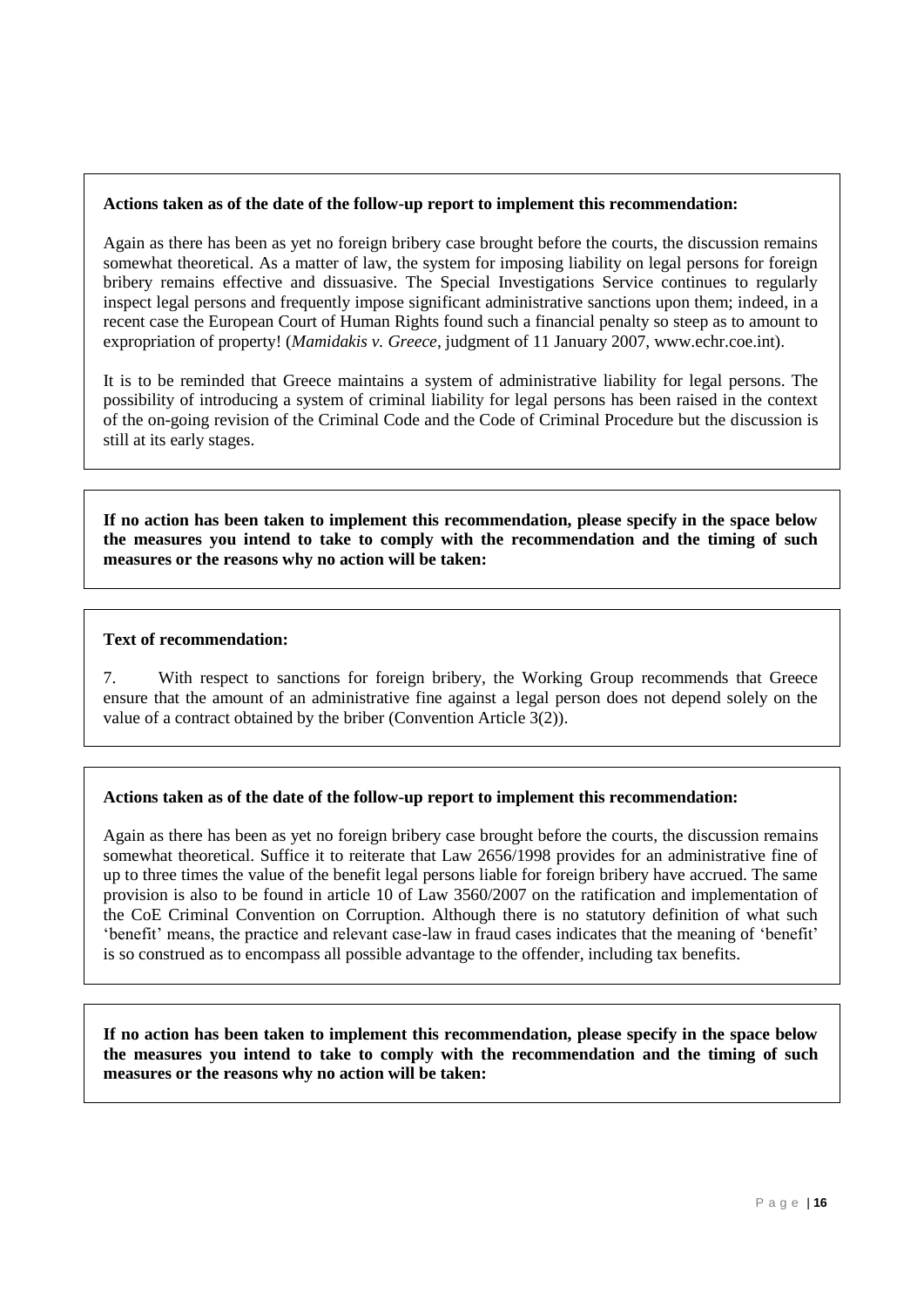# **Part II. Issues for Follow-up by the Working Group**

#### **Text of issue for follow-up:**

- 8. The Working Group will follow up the issues below as cases and practice develop in Greece:
	- (a) whether Law 2656/1998 covers the following situations (i) bribery of a foreign public official who uses his/her position in excess of his/her powers, and (ii) a briber who is the best-qualified bidder (Convention Article 1);

**With regard to the issue identified above, describe any new case law, legislative, administrative, doctrinal or other relevant developments since the adoption of the report. Please provide relevant statistics as appropriate:**

Unfortunately, there are no cases on foreign bribery as yet.

#### **Text of issue for follow-up:**

- 8. The Working Group will follow up the issues below as cases and practice develop in Greece:
	- (b) the application of the defence of "effective regret" in Article 236 of the Penal Code in foreign bribery cases (Convention Article 1);

**With regard to the issue identified above, describe any new case law, legislative, administrative, doctrinal or other relevant developments since the adoption of the report. Please provide relevant statistics as appropriate:**

Again, there have been no cases developed as yet where the defence could be applied.

#### **Text of issue for follow-up:**

- 8. The Working Group will follow up the issues below as cases and practice develop in Greece:
	- (c) whether the effective seat theory provides a sufficiently broad jurisdictional base for imposing liability against legal persons for foreign bribery (Convention Articles 2 and 4);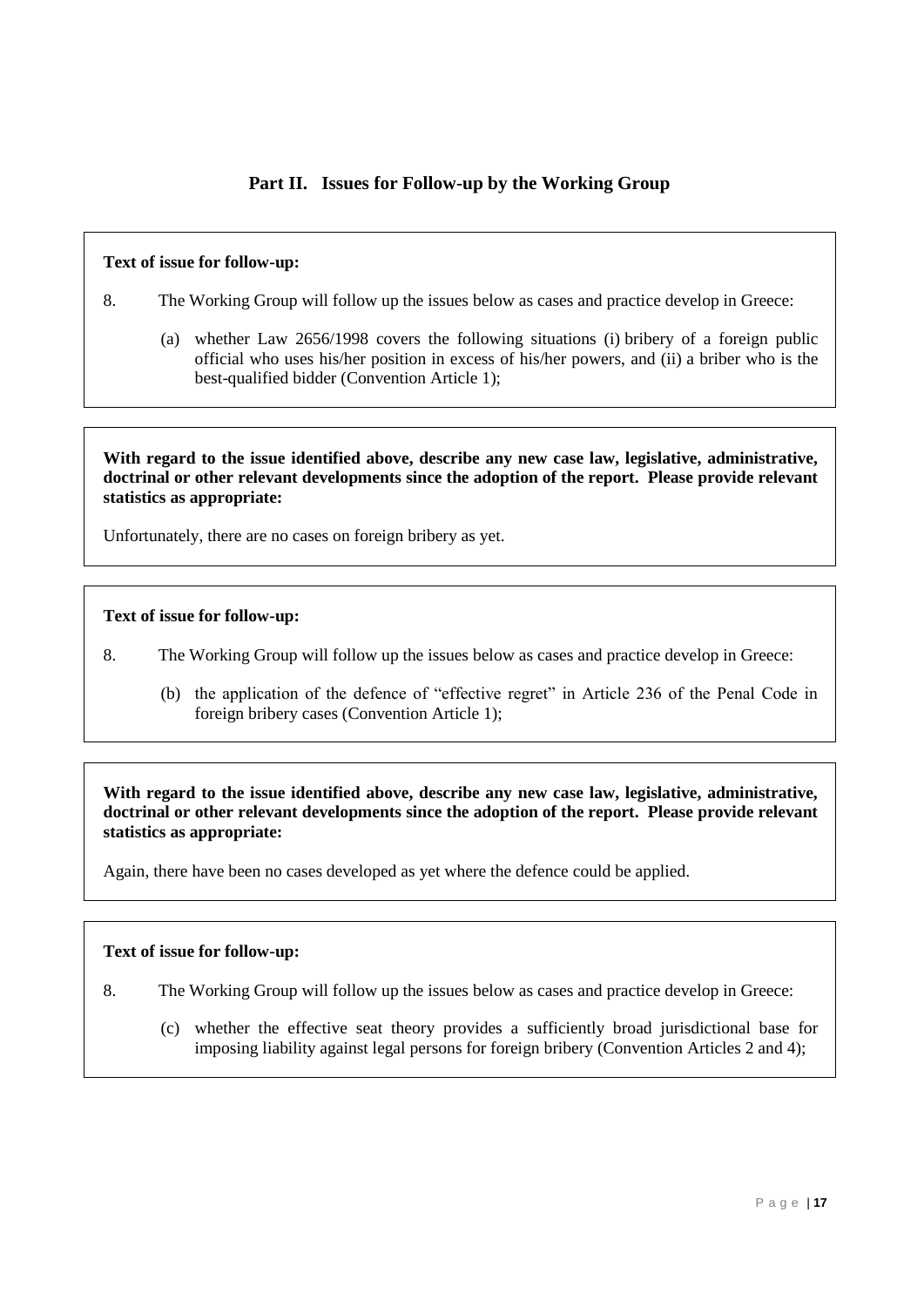# **With regard to the issue identified above, describe any new case law, legislative, administrative, doctrinal or other relevant developments since the adoption of the report. Please provide relevant statistics as appropriate:**

Again, there has been no cases developed as yet. Nevertheless, the effective seat theory is regularly used by the courts to establish their jurisdiction in cases involving legal persons. No particular problem is foreseen in this respect in a foreign bribery case.

# **Text of issue for follow-up:**

- 8. The Working Group will follow up the issues below as cases and practice develop in Greece:
	- (d) effectiveness of the system of concurrent proceedings against the principal offender and a legal person in Greece, and whether in practice proceedings against legal persons will be taken independently of proceedings against a principal offender, including whether conviction of the principal is a prerequisite (Convention Article 2);

#### **With regard to the issue identified above, describe any new case law, legislative, administrative, doctrinal or other relevant developments since the adoption of the report. Please provide relevant statistics as appropriate:**

Again, there has been no foreign bribery cases developed as yet. Nevertheless, as liability of legal person continues to expand, e.g. in public contract cases, the effectiveness of the system of concurrent proceedings remains an issue of increased importance. It is also in this context that the aforementioned discussion on a possible introduction of criminal liability for legal persons has started.

# **Text of issue for follow-up:**

- 8. The Working Group will follow up the issues below as cases and practice develop in Greece:
	- (e) sanctions imposed against natural persons (including confiscation) for foreign bribery based on statistics provided by Greece (Convention Article 3);

**With regard to the issue identified above, describe any new case law, legislative, administrative, doctrinal or other relevant developments since the adoption of the report. Please provide relevant statistics as appropriate:**

Again, there has been no foreign bribery cases developed as yet.